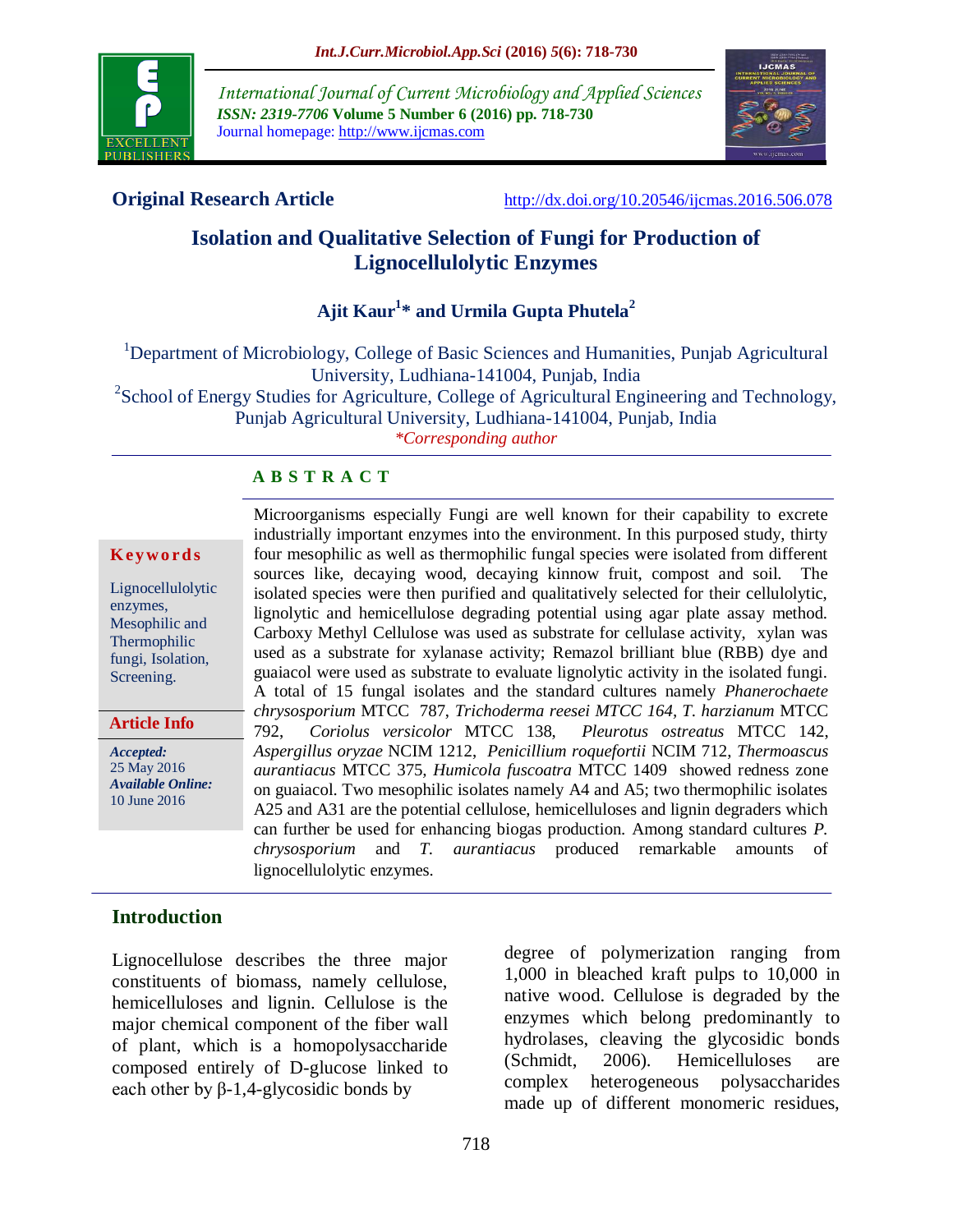such as D-xylose, D-glucose, D-arabinose, D-mannose and D-glucuronic acid. They are classified according to the monomeric sugar in the backbone of the polymer, e.g. mannan (β-1,4-linked mannose) or xylan (β-1,4 linked xylose) hemicelluloses. The third main constituent is lignin, which is a complex macromolecule formed by the dehydrogenative polymerization of three phenyl propane units namely p-coumaryl alcohol, coniferyl alcohol and sinapyl alcohol joined through ether bonds (Hofrichter, 2002).

Among the sources of these enzymes microbial sources are preferred industrially because of the short generation times of the microbes and so large volumes of enzymes can be obtained within a short time. Microorganisms such as bacteria and fungi are capable of degrading these complex polymers. Among these microorganisms, filamentous fungi appear to be the most efficient degraders (Jørgensen, 2003, Hakala *et al.,*2006; Jiménez-Tobon *et al.,* 2003; Kamitsuji *et al.,* 2004; Lankinen *et al.,* 2005; Nuske *et al*., 2002; Palma *et al.,* 2000; Petruccioli *et al.,*2009; Steffen *et al.,*2002; Susla *et al.,*2008; Silva *et al.,*2008; Sklenar *et al.,*2010; Singh *et al.,*2011; Taboada-Puig *et al.,*2011; Wang *et al.,*2008). These fungi include species from the ascomycetes (e.g. *T. reesei*), basidiomycetes including white-rot fungi (e.g. *P. chrysosporium*), brown-rot fungi (e.g. *Fomitopsis palustris*) and finally a few anaerobic species (e.g. *Orpinomyces* sp.) (Ljungdahl, 2008; Yoon *et al.*, 2007; Dashtban *et al.,* 2009). Lignocellulose degradation by these fungi is performed by complex mixtures of cellulases (Dashtban *et al.,*2009; Weng *et al.,* 2008) hemicellulases (Yoon *et al.,*2007) and ligninases (Weng *et al.,* 2008; Sanchez, 2009) reflecting the complexity of the materials. Nagendran *et al.,* (2009) cited that, a multitude of

enzymatic activities are required for the conversion of lignocellulosic biomass into useful (fermentable) products. Known essential activities to degrade crystalline cellulose include cellobiohydrolase (CBH), endo-β1,4-glucanase (EG), and βglucosidase (BG). A larger suite of enzymes is necessary to depolymerize hemicelluloses, including endo-β1,4-xylanase (EX), βxylosidase (BX),  $\alpha$ -arabinosidase,  $\alpha$ glucuronidase, and esterase. The ability to produce specific enzymes for degradation of different carbon and nitrogen sources are due to the diverse habitat where they are found (Prathumpai, 2003). Over the last few years, scientific investigations on such industrial enzyme production from microorganisms have intensified, mainly because of the world wide interest in exploiting renewable resources of biomass as a source of chemicals and liquid fuels. There has been a growing interest in studying the lignin-modifying enzymes of a wider array of white rot fungi for use in various biotechnological applications.

For the year 2010, demands for thermostable, strong, as well as highly specific industrial enzymes in the global market were valued at \$3.6 billion; it was estimated that the value will grow at a compounded annual growth rate (CAGR) of 9.1% and reach \$6 billion by 2016 (Dewan, 2012). Around 75% of these enzymes of the global enzyme market are lignocellulases. But, one of the bottlenecks of this strategy is the high preparation cost of pure commercial enzymes, and relatively low conversion efficiency, which make it less practicable for a vast industrial scale (Kang *et al.,* 2004). For this, many innovative efforts like genetic modification, microbiological selection, enzymes immobilization and protein engineering have been made to innovate an alternative tuning tool to enhance the features of the enzymes and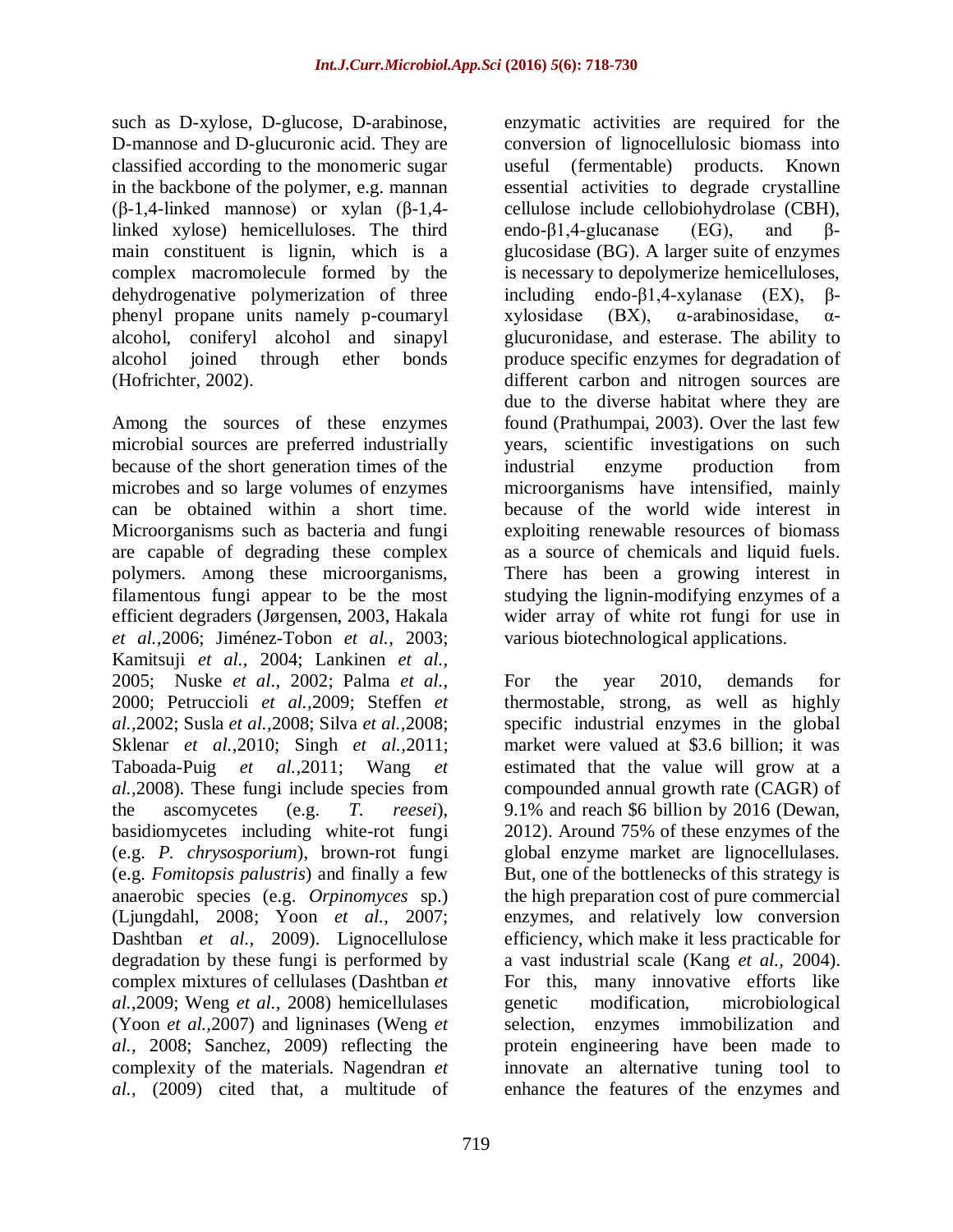their production process (Barbosa *et al.,* 2013). For this, the recombinant production and regulation of lignolytic enzymes has also been intensively studied in filamentous fungi (Conesa *et al.,*2000; Irie *et al.,*2001; Li *et al.,*2001), some yeasts (Jiang *et al.,*2008a), some novel strains of bacteria (Whitwam & Tien ,1996; Bharagava *et al.,*2009; Mishra & Thakur 2010; Yadav *et al.,*2011) and alson in some insect (Johnson *et al.,*1992; Pease *et al.,*1991) hosts with successful production but modest yields of active enzyme. Filamentous fungi secrete these enzymes into the medium and have higher activities in contrast to yeasts and bacteria (Krisana *et al.,* 2005). Therefore, the present work reports the isolation and primary screening of lignocelluloses degrading fungi.

#### **Materials and Methods**

#### **Isolation and Purification of Lignocellulolytic Fungi**

Different fungal cultures were isolated from different sources like decaying wood, decaying kinnow fruit, soil, compost, digested slurry and plant debris. One gram of sample was vortexed with 99 ml of sterilized distilled water to make uniform suspension. Heavy particles were allowed to settle and clear supernatant was used for serial dilution. One ml of serially diluted sample was pour plated on potato dextrose agar medium (PDA), each containing chloramphenicol (50 mg/l) and incubated at  $30\pm2\degree C$  for mesophilic and  $45\pm2\degree C$  for thermophilic cultures. Further, the isolated colonies were sub cultured again on fresh agar plates to purify the cultures.

#### **Screening of Lignocellulolytic Fungi**

The agar plate assay method (Okino *et al.,* 2000) also recommended by International Union of Pure and Applied Chemistry (IUPAC) was used in the investigation for the qualitative selection of the isolated and purified cultures for their lignocellulose degradation potential. Fungal species were grouped as high and low celluloytic isolates on the basis of cellulase activity using Index of Relative Enzyme Activity (ICMC). Cellulolytic fungi grown on paddy straw agar (PSA) medium supplemented with Carboxy methyl cellulose were evaluated after 7 days for the production of cellulolytic enzymes by flooding with  $0.15\%$  I<sub>2</sub> solution. The diameter of clear zone around the fungal colony, gave an approximate indication of cellulase activities. Hemicellulose degrading fungi were anylzed by supplementing the paddy straw agar (PSA) medium with xylan and flooding the colonies with 1% congo red. The clearance zone around the fungal colony indicates xylanase activities. Remazol brilliant blue (RBB) and guaiacol were used as indicator dyes for lignin degradation and potency index was calculated by the following formula:

Potency index = size of clearance zone  $\text{(cm}^2\text{)/size}$  of colony  $\text{(cm}^2\text{)}$ 

The concentration of RBB used was 0.05% and that of guaiacol was 0.075ml/l. The clearance zone on RBB plates indicates the presence of lignin degrading enzymes which may be lignin peroxidase (LiP), manganese peroxidase (MnP) or laccase. The presence of red zone on guaiacol containing medium indicates the presence of lignin peroxidase and presence of clearance zone indicates either manganese peroxidase or laccase.

#### **Growth Profile of Lignocellulolytic Isolates**

Growth profiles of lignocellulolytic isolates were studied by measuring the colony size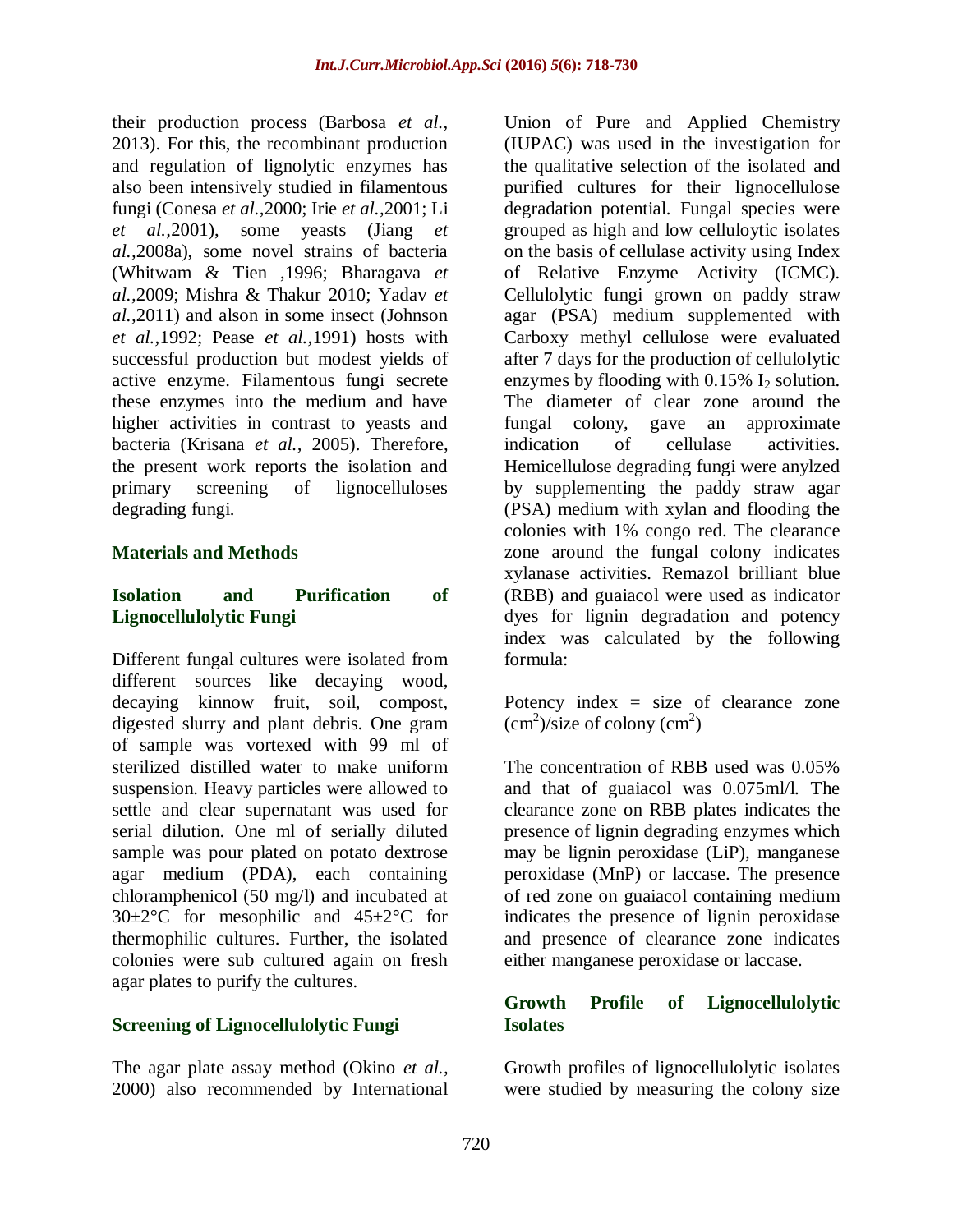$(cm<sup>2</sup>)$  on potato dextrose agar medium up to 5 days of incubation period.

#### **Results and Discussion**

Results from Table 1, 2 and 3 showed potency index of isolated cultures (A1 to A34) and standard cultures i.e. Cellulase activity, RBB activity, Guaiacol activity and xylanase activity. The potency index for cellulase activity ranges from 1.05 to 4.71, forming three different groups i.e. high, moderate and low cellulase producing cultures. The potency index for high cellulase producers ranges from 3.01 to 4.71 which includes isolates no. A4, A5, A7, A9 and A10 among the mesophilic isolates; A21, A25 and A31 among the thermophilc isolates; and *Phanaerochaete chrysosporium* and *Thermoascus aurantiacus* from the standard cultures. *Phanaerochaete chrysosporium* showed maximum cellulase activity with potency index of 4.7. The potency index for moderate cellulase producers ranges from 2.01 to 3.00 including mesophilc isolate A2,A3 and A8; thermophilc isolates A16, A17 and A18; standard cultures namely *Pleurotus ostratus, Trichoderma reesei, Trichoderma harzianum, Humicola fuscoatra and Penicillium roquefortii*. The potency index for low cellulase producers ranges from 1.05 to 2.0. Mesophilic isolates A1, A6, A11, A12, A13, A14; Thermophilic isolates A15, A19, A20, A22, A23, A24, A26, A27, A28, A29, A30, A32, A33, A34; Standard cultures namely *Coriolus versicolor* and *Aspergillus oryzae* are included in this category. The potency index for RBB ranges from 0.26 to 2.89. *Phanaerochaete chrysosporium* showed maximum RBB activity having potency index 2.89 followed by thermophilic isolate A25 ( $PI = 2.71$ ). For

guaiacol activity, many isolates gave negative results. Mesophilc isolate number A10 gave good result. Other isolates which gave positive result includes: A1, A4, A5, A7, A8, A9, A12, A13, A14 (mesophilic); and A20, A21, A25, A31, A34 (thermophilc). Isolate number A2, A3, A6, A11, A15, A16, A17, A18, A19, A22, A23, A24, A26, A27, A28, A29, A30, A32, A33 gave negative result. Among the standard cultures, all standards except *Penicillium roquefortii* gave positive results on guaiacol containing media i.e. presence of redness zone on guaiacol plates, thus indicating presence of lignin peroxidase.

Results from Table 4, 5 and 6 showed growth profile of all the 14 mesophilc, 20 thermophilc isolates and standard cultures. Maximum colony size of  $31.1 \text{ cm}^2$  was observed by thermophilc isolate A31 and A28 followed by thermophilc isolate A25 having colony size of 30.6  $cm<sup>2</sup>$  while mesophilic isolate A7 showed minimum colony size of 4.1  $cm<sup>2</sup>$  on  $5<sup>th</sup>$  day of incubation.

According to Machado *et al.,* (2005), the potency index of a culture cannot be correlated with the amount of lignocellulose degrading enzymes present. But the intensity of clearance zone may be correlated with the activity of the enzymes. From the literature, many reports can be cited, where potency index is used as criteria for qualitative selection of lignocelluloses degrading cultures (Mtui and Masalu, 2008; Okino *et al.,* 2000). Thirty ligno-cellulolytic fungi from various sources like soil, compost, plant straw and decaying plant twigs were isolated by Barrasa *et al.,* (2009). They identified the isolated fungal cultures on the basis of their morphological characteristics.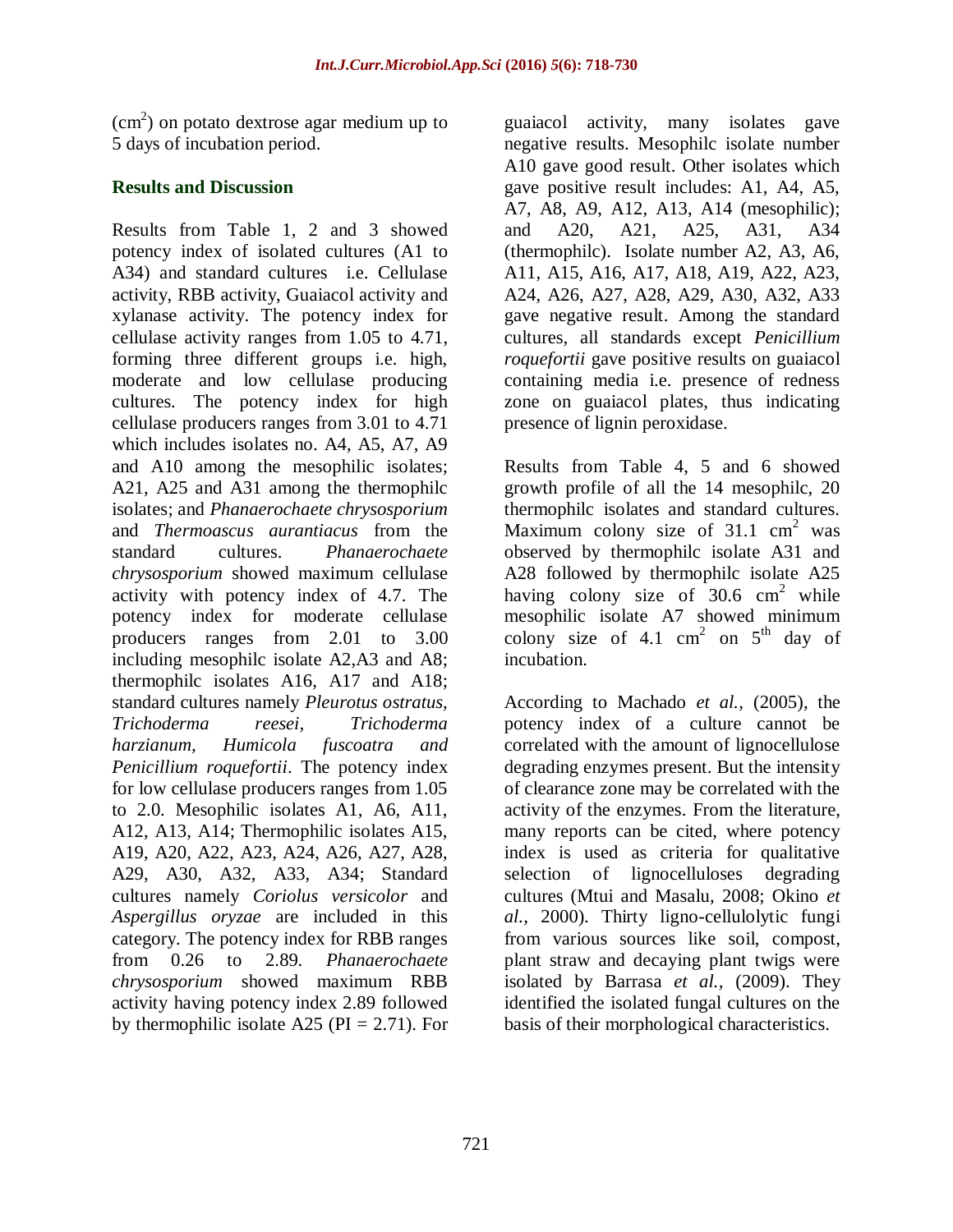| Isolate        | Cultural characteristics                    | Potency index |            |          |          |
|----------------|---------------------------------------------|---------------|------------|----------|----------|
| No.            |                                             | Cellulase     | <b>RBB</b> | Guaiacol | Xylanase |
|                |                                             | activity      | activity   | activity | activity |
| A1             | Black biomass, spores, fast growing, no     | 1.65          | 1.44       | $+ve$    | 1.60     |
|                | pigmentation                                |               |            |          |          |
| A2             | Greenish black hyphal biomass, fluffy       | 2.77          | 0.87       | $-ve$    | 1.98     |
|                | cottony appearance                          |               |            |          |          |
| A3             | Initially white, then dark greenish hyphal  | 2.14          | 0.26       | $-ve$    | 1.75     |
|                | biomass, fast growing                       |               |            |          |          |
| A4             | Light greenish hyphal<br>biomass,<br>no     | 3.51          | 2.01       | $+ve$    | 2.16     |
|                | pigmentation, fast growing                  |               |            |          |          |
| A <sub>5</sub> | Dark green beautiful colony,<br>spore       | 3.05          | 1.67       | $+ve$    | 2.32     |
|                | forming, fast growing, no pigmentation      |               |            |          |          |
| A <sub>6</sub> | Light green colored growth, powdery,        | 1.51          | 1.56       | $-ve$    | 1.42     |
|                | small spores                                |               |            |          |          |
| A7             | Black biomass, soft, fast growing, no       | 3.06          | 1.36       | $+ve$    | 1.11     |
|                | pigmentation                                |               |            |          |          |
| A8             | Brown spores, fast growing, wrinkled        | 2.78          | 1.25       | $+ve$    | 1.44     |
|                | colonies                                    |               |            |          |          |
| A <sub>9</sub> | Black spores in centre, whitish ends, axial | 3.02          | 1.56       | $+ve$    | 1.33     |
|                | look from lower surface                     |               |            |          |          |
| A10            | White, cottony growth, pale coloured from   | 3.24          | 1.02       | $+ve$    | 3.07     |
|                | lower surface                               |               |            | (Good)   |          |
| A11            | Dark green, small in size, fast growing, no | 1.14          | 1.31       | $-ve$    | 1.44     |
|                | pigmentation                                |               |            |          |          |
| A12            | Exact white, pulled up colonies, soft look, | 1.69          | 1.07       | $+ve$    | 1.14     |
|                | no pigmentation                             |               |            |          |          |
| A13            | fast growing,<br>Brown<br>spores,<br>no     | 1.72          | 1.96       | $+ve$    | 1.8      |
|                | pigmentation,                               |               |            |          |          |
| A14            | Black coloured spores, small in size, soft  | 1.89          | 2.04       | $+ve$    | 2.24     |
|                | mat/grassy look                             |               |            |          |          |

# **Table.1** Potency index of isolated Mesophilic cultures

Media used: MEA + Paddy straw (1%), incubated at  $30\pm2^{\circ}\text{C}$  for 5-7 days, RBB: Remazol Brilliant Blue (0.05%), +ve values of RBB plates indicates lignin degradation, -ve value of RBB plates indicates no lignin degradation; Guaiacol i.e. O- methoxy phenol (0.075ml/l), +ve/-ve values shows presence/absence of redness zone which indicates the presence of lignin peroxidise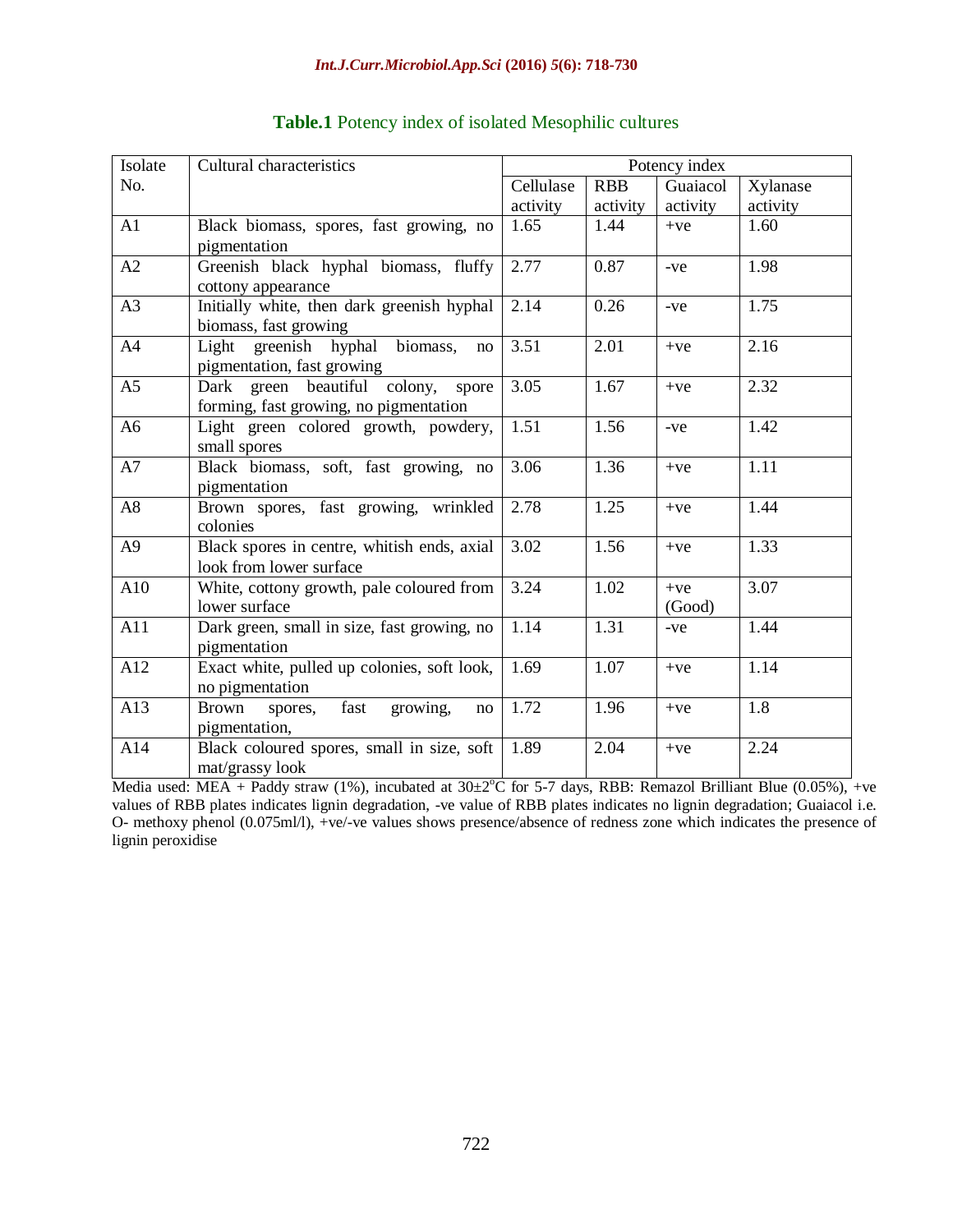| Isolate | Cultural characterisitics                         | Potency index |                  |          |          |
|---------|---------------------------------------------------|---------------|------------------|----------|----------|
| No.     |                                                   | Cellulase     | <b>RBB</b>       | Guaiacol | Xylanase |
|         |                                                   | activity      | activity         | activity | activity |
| A15     | Green colonies, soft matty/grassy                 | 1.12          | 1.56             | $-ve$    | 1.51     |
|         | look, no pigmentation                             |               |                  |          |          |
| A16     | White hyphal biomass, fluffy, no                  | 2.94          | 0.92             | $-ve$    | 1.84     |
|         | pigmentation                                      |               |                  |          |          |
| A17     | Emarald green, cottony biomass,                   | 2.56          | 0.69             | $-ve$    | 1.69     |
|         | filled the plate on $4th$ day                     |               |                  |          |          |
| A18     | Black hyphal biomass, small spores,               | 2.25          | 0.68             | $-ve$    | 1.14     |
|         | later on fluffy biomass                           |               |                  |          |          |
| A19     | Green colony, soft matty look, no                 | 1.12          | 1.03             | $-ve$    | 1.52     |
|         | pigmentation                                      |               |                  |          |          |
| A20     | Light green colony, powdery, fast                 | 1.56          | $\boldsymbol{+}$ | $+ve$    | 1.38     |
|         | growing                                           |               |                  |          |          |
| A21     | Black spores, appears as dots of black            | 3.3           | $+$              | $+ve$    | 1.23     |
|         | colour, fast growing                              |               |                  |          |          |
| A22     | Concentric rings of light and dark                | 1.92          | 0.73             | $-ve$    | 1.19     |
|         | green colour, slow growing,                       | 1.39          |                  |          |          |
| A23     | Green with maroonish, powdery, no                 |               | 0.45             | $-ve$    | 1.09     |
|         | pigmentation                                      |               |                  |          |          |
| A24     | Light greenish, clumped colonies, fast            | 1.2           | 0.68             | $-ve$    | 1.11     |
|         | growing                                           |               |                  |          |          |
| A25     | Yellowish green, thick mass, no                   | 3.17          | 2.74             | $+ve$    | 2.25     |
|         | pigmentation                                      | 1.19          |                  |          |          |
| A26     | wrinkled,<br>Light<br>green,<br>no                |               | 0.88             | $-ve$    | 1.21     |
|         | pigmentation                                      |               |                  |          |          |
| A27     | Dark green, initially whitish, flat               | 1.05          | 0.47             | $-ve$    | 1.02     |
|         | layer,                                            |               |                  |          |          |
| A28     | Whitish green, fast growing, no                   | 1.12          | 1.04             | $-ve$    | 1.28     |
|         | pigmentation                                      |               |                  |          |          |
| A29     | Creamish white colony, centre of                  | 1.31          | 2.35             | $-ve$    | 1.32     |
|         | colonies pulled up/pointed,<br>no                 |               |                  |          |          |
|         | pigmentation                                      |               |                  |          |          |
| A30     | Creamish white colony, wrinkled 1.62              |               | 2.0              | $-ve$    | 1.11     |
|         | and clumped, no pigmentation                      |               |                  |          |          |
| A31     | Black spores with white ends, soft                | 3.36          | 2.23             | $+ve$    | 2.06     |
|         | growth, axial pattern on lower surface            |               |                  |          |          |
| A32     | Green, soapy soft powdery,<br>$\operatorname{no}$ | 1.05          | 1.96             | $-ve$    | 1.87     |
|         | pigmentation                                      |               |                  |          |          |
| A33     | Green small spores, powdery, fast                 | 1.11          | 0.34             | -ve      | 1.45     |
|         | growing                                           |               |                  |          |          |
| A34     | Yellowish mat, soft hyphal biomass,               | 1.32          | 0.21             | $+ve$    | 1.16     |
|         | no pigmentation                                   |               |                  |          |          |

## **Table.2** Potency index of isolated Thermophilic cultures

Media used: MEA + Paddy straw (1%), incubated at  $45\pm2\degree$ C for 5-7 days, RBB: Remazol Brilliant Blue (0.05%), +ve values of RBB plates indicates lignin degradation, -ve value of RBB plates indicates no lignin degradation; Guaiacol i.e. O- methoxy phenol (0.075ml/l), +ve/-ve values shows presence/absence of redness zone which indicates the presence of lignin peroxidise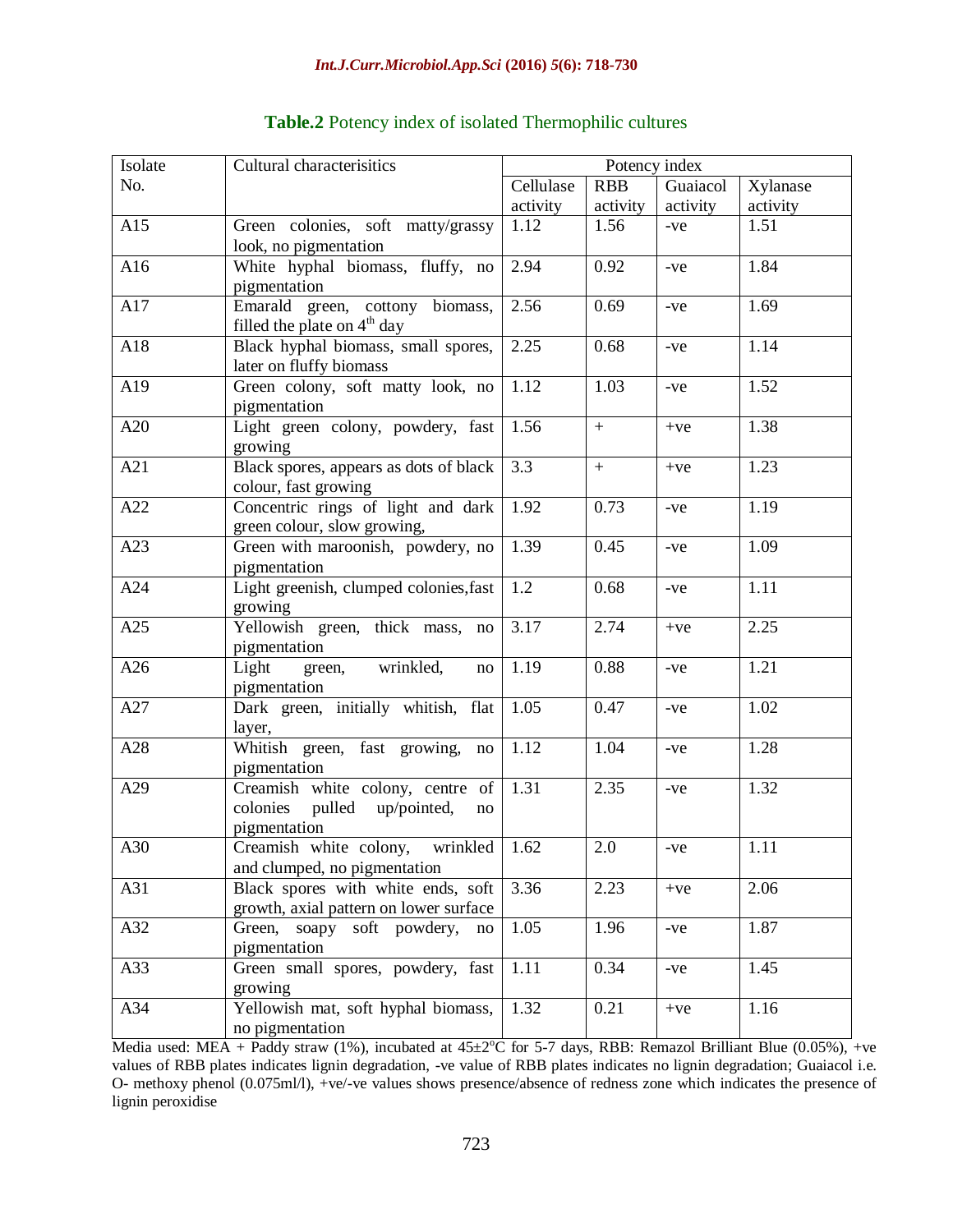| Std. Culture          | Cultural characterisitics            |           | Potency index |          |                  |  |
|-----------------------|--------------------------------------|-----------|---------------|----------|------------------|--|
|                       |                                      | Cellulase | <b>RBB</b>    | Guaiacol | Xylanase         |  |
|                       |                                      | activity  | activity      | activity | activity         |  |
| Phanaerochaete        | Whitish, creamy, powdered, no        | 4.71      | 2.89          | $+ve$    | 2.44             |  |
| chrysosporium         | pigmentation, fast growth            |           |               | (Very    |                  |  |
| <b>MTCC 787</b>       |                                      |           |               | Good)    |                  |  |
| Pleurotus             | Whitish,<br>cottony<br>growth,<br>no | 2.83      | 1.07          | $+ve$    | 1.21             |  |
| ostreatus             | pigmentation                         |           |               |          |                  |  |
| MTCC 142              |                                      |           |               |          |                  |  |
| Coriolus              | Creamy whitish, thick mass, no       | 1.89      | 0.98          | $+ve$    | $\overline{2.8}$ |  |
| versicolor            | pigmentation                         |           |               | (very    |                  |  |
| MTCC 138              |                                      |           |               | good)    |                  |  |
| Trichoderma           | Emerald green coloured spores,       | 2.71      | 0.67          | $+ve$    | 1.61             |  |
| reesei                | fast growing, light yellowish        |           |               |          |                  |  |
| MTCC 164              | green in beginning                   |           |               |          |                  |  |
| Trichoderma           | Dark green coloured sporous          | 2.78      | 1.07          | $+ve$    | 2.25             |  |
| harzianum             | growth, radial pattern beneath       |           |               |          |                  |  |
| <b>MTCC 792</b>       |                                      |           |               |          |                  |  |
| Penicillium           | Green coloured, small spores,        | 2.31      | 2.06          | $-ve$    | 1.44             |  |
| roquefortii           |                                      |           |               |          |                  |  |
| <b>NCIM 712</b>       |                                      |           |               |          |                  |  |
| Aspergillus           | Green colour, powdery growth,        | 1.23      | 0.59          | $+ve$    | 1.69             |  |
| <b>NCIM</b><br>oryzae |                                      |           |               |          |                  |  |
| 1212                  |                                      |           |               |          |                  |  |
| Humicola              | Light yellowish<br>green,<br>matty   | 2.12      | 1.1           | $+ve$    | 1.09             |  |
| fuscoatra             | grassy look,                         |           |               |          |                  |  |
| <b>MTCC 1409</b>      |                                      |           |               |          |                  |  |
| <b>Thermoascus</b>    | Soft white, thick cottony biomass,   | 3.07      | 2.84          | $+ve$    | 3.51             |  |
| aurantiacus           | no pigmentation                      |           |               |          |                  |  |
| MTCC 375              |                                      |           |               |          |                  |  |

#### **Table.3** Potency index of standard cultures

Media used: MEA + Paddy straw (1%), incubated at  $30\pm2^{\circ}$ C (mesophilic) and  $45\pm2^{\circ}$ C (thermophilic) for 5-7 days, RBB: Remazol Brilliant Blue (0.05%), +ve values of RBB plates indicates lignin degradation, -ve value of RBB plates indicates no lignin degradation; Guaiacol i.e. O- methoxy phenol (0.075ml/l ), +ve/-ve values shows presence/absence of redness zone which indicates the presence of lignin peroxidise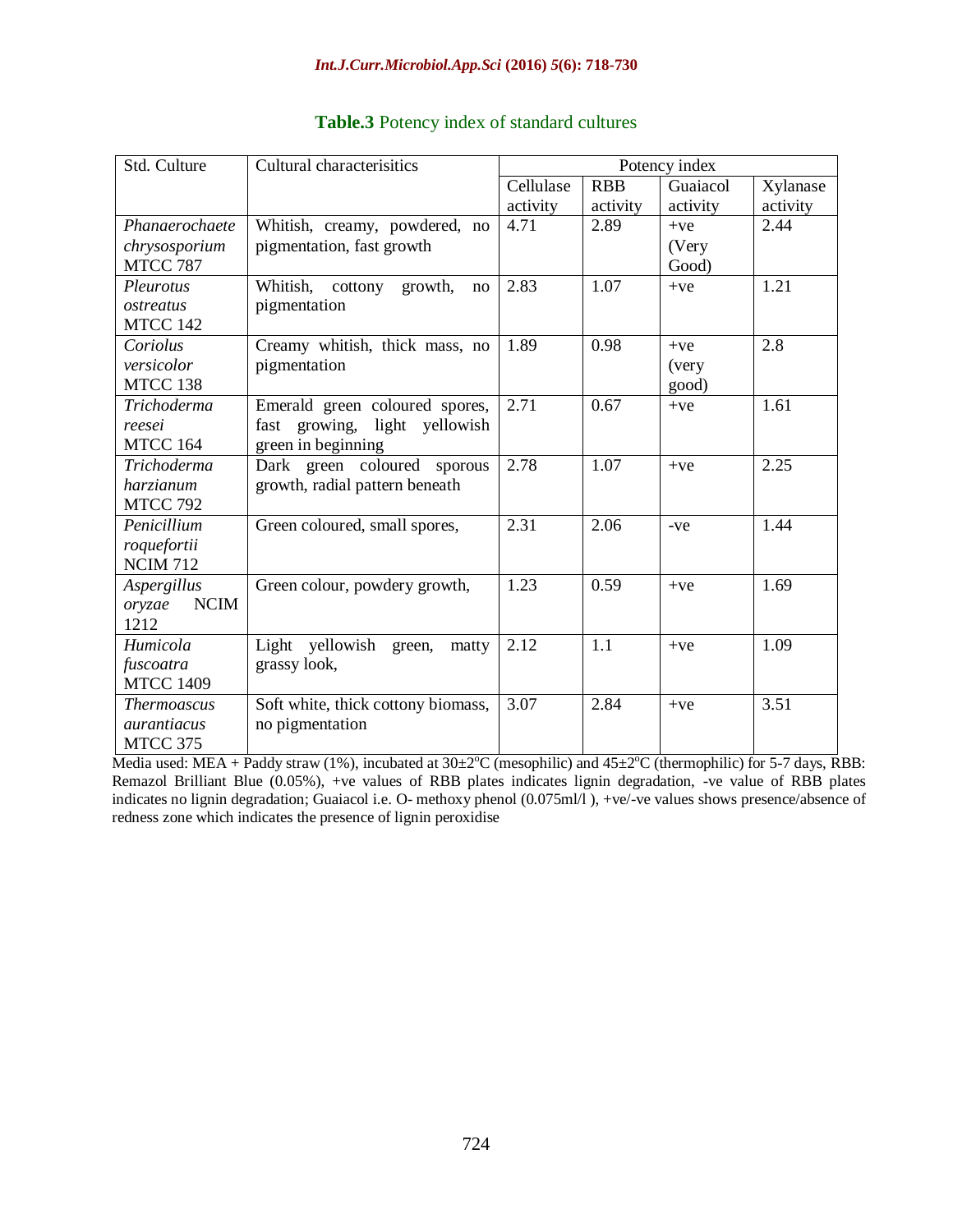#### *Int.J.Curr.Microbiol.App.Sci* **(2016)** *5***(6): 718-730**

| Sr. No. | Isolate No.    | Colony size $(cm2)$ |       |      |      |       |  |
|---------|----------------|---------------------|-------|------|------|-------|--|
|         |                | Day 1               | Day 2 | Day3 | Day4 | Day 5 |  |
| 1.      | A1             | 1.4                 | 2.8   | 4.3  | 5.6  | 6.9   |  |
| 2.      | A2             | 3.4                 | 6.6   | 9.4  | 13.2 | 17.7  |  |
| 3.      | A <sub>3</sub> | 3.6                 | 5.2   | 9.7  | 16.9 | 20.1  |  |
| 4.      | A <sub>4</sub> | 4.1                 | 8.7   | 13.4 | 17.3 | 21.0  |  |
| 5.      | A <sub>5</sub> | 3.5                 | 6.1   | 9.8  | 14.3 | 18.9  |  |
| 6.      | A <sub>6</sub> | 0.7                 | 3.2   | 6.4  | 9.9  | 12.5  |  |
| 7.      | A7             | 0.5                 | 1.2   | 2.0  | 2.8  | 4.1   |  |
| 8.      | A <sub>8</sub> | 0.3                 | 3.4   | 8.7  | 12.8 | 15.7  |  |
| 9.      | A <sub>9</sub> | 1.5                 | 3.2   | 4.3  | 6.2  | 8.1   |  |
| 10.     | A10            | 0.8                 | 3.4   | 7.7  | 10.1 | 14.1  |  |
| 11.     | A11            | 2.4                 | 3.8   | 4.9  | 6.8  | 9.6   |  |
| 12.     | A12            | 0.5                 | 2.7   | 6.9  | 11.8 | 13.1  |  |
| 13.     | A13            | 1.4                 | 3.9   | 7.1  | 10.2 | 13.5  |  |
| 14.     | A14            | Negligible          | 1.6   | 4.5  | 8.2  | 13.4  |  |

### **Table.4** Growth profile of mesophilic isolates

\* Media used: Malt Extract Agar with 1% paddy straw, incubation temperature:  $30\pm2\degree C$ 

|  | <b>Table.5</b> Growth profile of Thermophilic isolates |  |
|--|--------------------------------------------------------|--|
|  |                                                        |  |

| Sr. No.          | Isolate No. | Colony size $(cm2)$ |       |      |      |       |  |
|------------------|-------------|---------------------|-------|------|------|-------|--|
|                  |             | Day 1               | Day 2 | Day3 | Day4 | Day 5 |  |
| 1.               | A15         | 0.7                 | 5.8   | 9.1  | 13.4 | 16.2  |  |
| 2.               | A16         | 5.2                 | 6.5   | 9.2  | 12.4 | 15.8  |  |
| $\overline{3}$ . | A17         | 5.8                 | 7.1   | 10.7 | 14.1 | 17.7  |  |
| 4.               | A18         | 5.6                 | 8.3   | 11.9 | 15.2 | 19.3  |  |
| 5.               | A19         | 1.1                 | 5.4   | 9.8  | 13.5 | 17.1  |  |
| 6.               | A20         | 0.8                 | 4.1   | 8.6  | 14.2 | 19.1  |  |
| 7.               | A21         | 1.7                 | 4.2   | 7.9  | 12.6 | 16.7  |  |
| $\overline{8}$ . | A22         | 0.8                 | 6.4   | 11.7 | 21.7 | 24.7  |  |
| 9.               | A23         | 0.5                 | 1.4   | 3.4  | 8.1  | 11.2  |  |
| 10.              | A24         | 1.0                 | 3.5   | 10.7 | 19.9 | 22.1  |  |
| 11.              | A25         | 0.8                 | 3.5   | 11.1 | 19.8 | 30.6  |  |
| 12.              | A26         | 0.4                 | 3.4   | 12.7 | 25.8 | 33.7  |  |
| 13.              | A27         | 0.4                 | 8.1   | 15.2 | 23.1 | 30.3  |  |
| 14.              | A28         | 0.3                 | 3.2   | 11.3 | 26.2 | 31.1  |  |
| 15.              | A29         | 0.7                 | 4.6   | 8.1  | 12.5 | 16.3  |  |
| 16.              | A30         | 1.4                 | 4.2   | 6.5  | 8.1  | 10.2  |  |
| 17.              | A31         | 1.2                 | 3.2   | 11.3 | 26.2 | 31.1  |  |
| 18.              | A32         | 0.2                 | 2.4   | 4.7  | 7.1  | 9.3   |  |
| 19.              | A33         | 0.4                 | 3.3   | 6.9  | 10.4 | 14.1  |  |
| 20.              | A34         | 1.2                 | 3.6   | 7.2  | 10.2 | 12.4  |  |

\* Media used: Malt Extract Agar with 1% paddy straw, incubation temperature:  $45\pm2\degree C$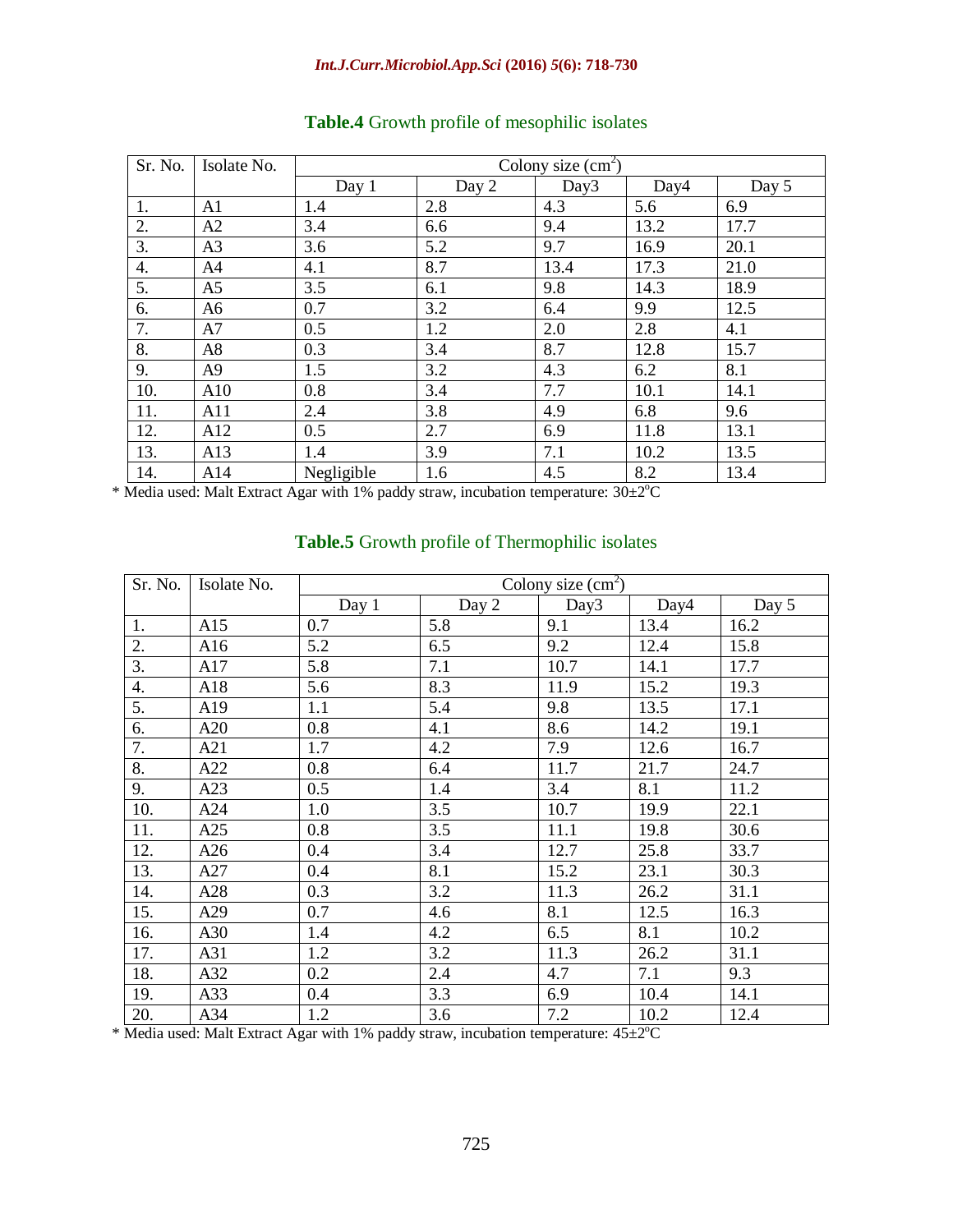| Sr. No.<br>Std. Cultures |                                |         | Colony size $(cm2)$ |      |      |       |  |  |
|--------------------------|--------------------------------|---------|---------------------|------|------|-------|--|--|
| Mesophilic Cultures:     |                                | Day $1$ | Day 2               | Day3 | Day4 | Day 5 |  |  |
| 1.                       | P. chrysosporium MTCC          | 3.2     | 6.4                 | 10.1 | 13.7 | 19.4  |  |  |
|                          | 787                            |         |                     |      |      |       |  |  |
| 2.                       | P. ostreatus MTCC 142          | 0.5     | 2.5                 | 4.1  | 11.1 | 13.2  |  |  |
| 3.                       | C. versicolor MTCC 138         | 0.3     | 2.2                 | 3.5  | 6.2  | 7.1   |  |  |
| $\overline{4}$ .         | <i>T. reesei</i> MTCC 164      | 2.0     | 2.8                 | 3.9  | 4.8  | 5.5   |  |  |
| 5.                       | T. harzianum MTCC 792          | 1.0     | 2.1                 | 3.4  | 4.7  | 5.9   |  |  |
| 6.                       | P. roquefortii NCIM 712        | 0.4     | 2.9                 | 4.6  | 7.3  | 10.1  |  |  |
| 7.                       | A. oryzae NCIM 1212            | 1.2     | 2.5                 | 3.8  | 5.1  | 7.2   |  |  |
| Thermophilic Cultures:   |                                |         |                     |      |      |       |  |  |
| 8.                       | H. fuscoatra MTCC 1409         | 0.8     | 2.5                 | 5.3  | 7.6  | 10.5  |  |  |
| 9.                       | <i>T. aurantiacus MTCC 375</i> | 0.4     | 2.3                 | 3.9  | 5.8  | 9.1   |  |  |

#### **Table.6** Growth profile of Standard Cultures

\* Media used: Malt Extract Agar with 1% paddy straw, incubation temperature:  $30\pm2^{\circ}\text{C}$  (mesophilic) and  $45\pm2^{\circ}\text{C}$ (thermophilic).

The isolated cultures were compared for their ability to decolorize reactive black 5 and reactive blue 38 at concentration of 75 and 150 mg/L respectively to evaluate lignolytic activity. *Aspergillus* s*p, Paecilomyces sp* and *Sporotrichum sp* were identified as most efficient lignocellulose degraders by Mandhulika *et al.,* (1993). Remazol Brilliant Blue R (RBBR) dye was used as a substrate to evaluate lignolytic activity in 125 basidiomycetes fungi isolated from tropical ecosystem and higher level of peroxidase and laccase could not be related to high RBBR decolorization, though intensity of decolorization was in correlation to enzyme production (Machado *et al.,* 2005). Sadaf *et al.,* (2005) reported that majority of *Aspergillus* and *Penicillium* sps. were found to posses cellulolytic activity.

From the above studies it is concluded that the mesophilic isolate numbers A4 and A5; thermophilc isolates A25 and A31; and standard cultures namely *Phanaerochaete*  *chrysosporium* and *Thermoascus aurantiacus* are the potential lignocellulolytic cultures.

#### **Acknowledgment**

This work has been financially supported by All India Coordinated Research Project on Renewable Energy (AICRP) funding agency.

#### **References**

- Barbosa, O., Torres, R., Ortiz, C., Berenguer-Murcia, A., Rodrigues, R.C., Fernandez-Lafuente, R.2013. Heterofunctional Supports in Enzyme Immobilization: From Traditional Immobilization Protocols to Opportunities in Tuning Enzyme Properties. *Biomacromolecules*, 14: 2433–2462.
- Barrasa, J.M., Martinez, A.T. and Martinez, M.J. 2009. Isolation and selection of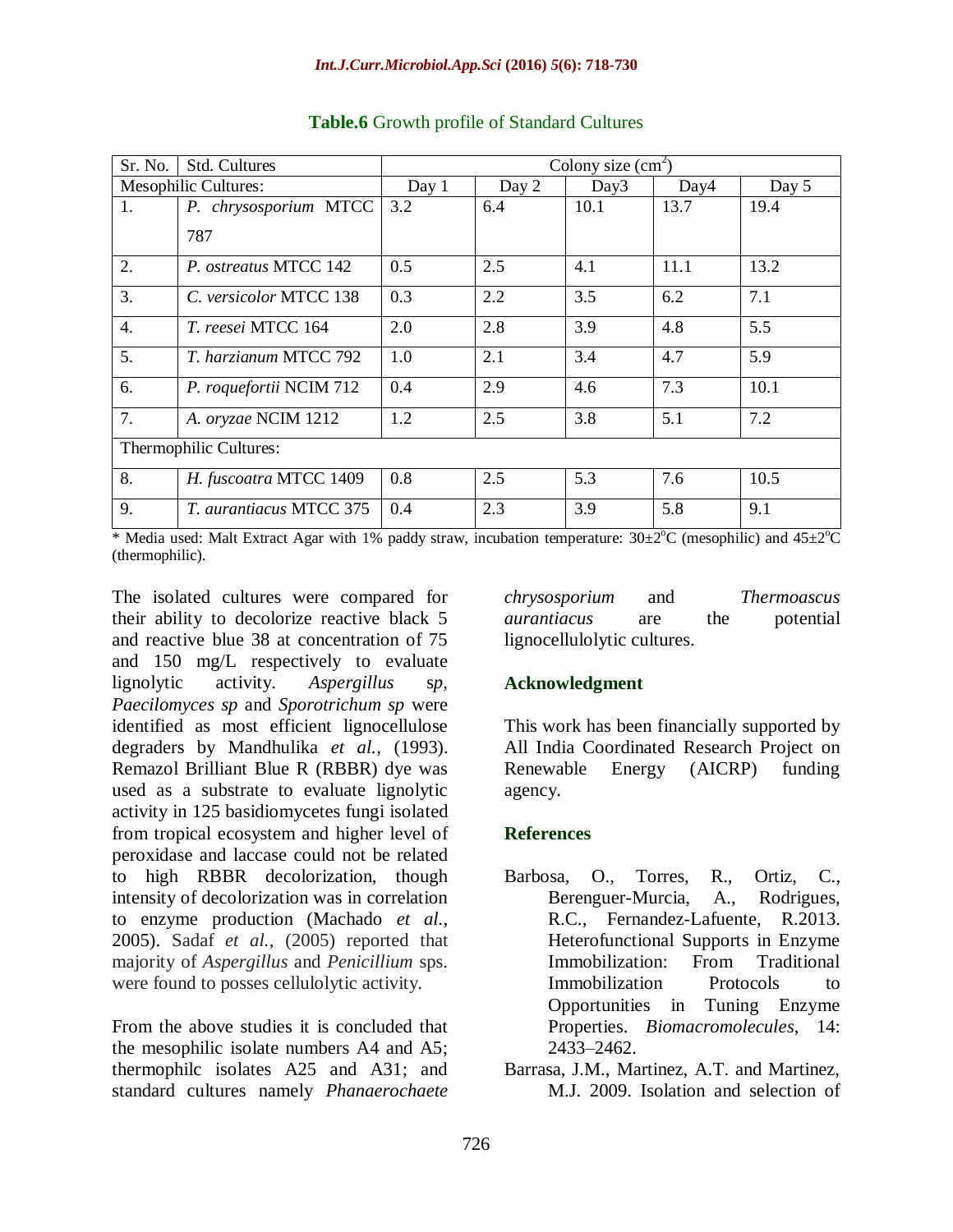novel basidiomycetes for decolorization of recalcitrant dyes. *Folia Microbiol*., 54: 59-66.

- Bharagava, R.N., Chandra, R., Rai, V. 2009. Isolation and characterization of aerobic bacteria capable of the degradation of synthetic and natural melanoidins from distillery effluent. *World J. Microbiol. Biotechnol.*, 25:737–744
- Conesa, A., van den Hondel, C., Punt, P. 2000. Studies on the production of fungal peroxidases in Aspergillus niger. *Appl. Environ. Microbiol.,* 66:3016–3023
- Dashtban, M., Schraft, H., Qin, W. 2009. Fungal Bioconversion of Lignocellulosic Residues; Opportunities & Perspectives. *Int. J. Biol. Sci.,* 5: 578-595.
- Dewan, S. 2012. Enzymes in Industrial Applications: Global Markets. Report BIO030G, BCC Research, Wellesley, MD.
- Ferreira, H. M. F., Filho, E.X.F. 2004. Purification and characterization of a -mannanase from *Trichoderma harzianum* starin T4. *Carbohydrate Polymers,* 57: 23-29.
- Hakala, T., Hildén, K., Maijala, P., Olsson, C., Hatakka, A. 2006. Differential regulation of manganese peroxidases and characterization of two variable MnP encoding genes in the white-rot fungus Physisporinus rivulosus*. Appl. Microbiol. Biotechnol.*, 73:839–849
- Heck, J.X., de-Barros-Soares, L.H., Ayub, M.A.Z. 2005. Optimization of xylanase and mannanase production by *Bacillus circulans* Strain BL53 on solid state fermentation. *Enzyme Microbial Technol.,* 37: 417-423.
- Hofrichter, M. 2002. Review: lignin conversion by manganese peroxidase (MnP). *Enzyme Microbial Technol.,*  30: 454-466.
- Irie, T., Honda, Y., Watanabe, T., Kuwahara, M. 2001. Homologous expression of recombinant manganese peroxidase genes in ligninolytic fungus Pleurotus ostreatus. *Appl. Microbiol. Biotechnol.*, 55: 566–570.
- Jiang, F., Kongsaeree, P., Schilke, K., Lajoie, C., Kelly, C. 2008a. Effects of pH and temperature on recombinant manganese peroxidase production and stability. *Appl. Biochem. Biotechnol.*, 146:15–27
- Jiang, Z., Wei, Y., Li, D., Li, L., Chai, P., Kusakabe, I. 2006. High level production, purification and characterization of a thermostable  $\square$ mannanase from a newly isolated *Bacillus subtilis* WY34. *Carbohydrate Polymers,* 66: 88-96.
- Jimenez-Tobon, G., Kurzatkowski, W., Rozbicka, B., Solecka, J., Pocsi, I., Penninckx, M. 2003. In situ localization of manganese peroxidase production in mycelia pellets of Phanerochaete chrysosporium. *Microbiology-Sgm,* 149:3121–3127.
- Johnson, T., Pease, E.A., Li, J., Tien, M. 1992. Production and characterization of recombinant lignin peroxidase isozyme H2 from Phanerochaete chrysosporium using recombinant baculovirus. *Arc. Biochem. Biophys.,*  296(2):660–666
- Jørgensen, H. 2003. Production and characterization of cellulases and hemicellulases produced by *Penicillium* strains. Denmark: Technical University of Denmark. (Ph.D. Thesis within Center for Process Biotechnology, BioCentrum-DTU).
- Jung, Y.H., Kim, I.J.,Han, J.-I., Choi, I.- G.,Kim, K.H. 2011. Aqueous Ammonia Pretreatment of Oil Palm Empty Fruit Bunches for Ethanol Production. *Bioresource Technol.*,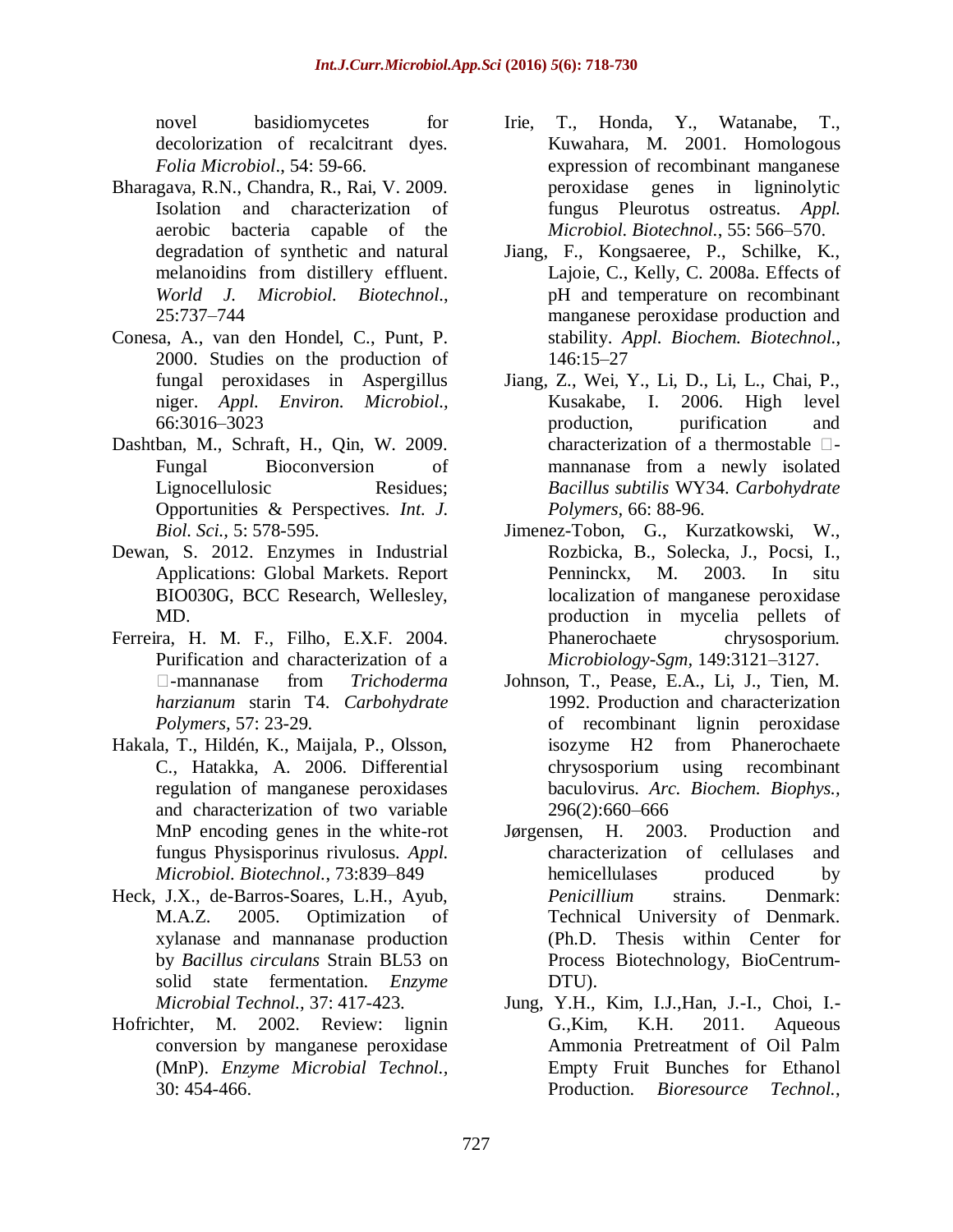102:9806–9809.

- Kamitsuji, H., Honda, Y., Watanabe, T., Kuwahara, M. 2004. Production and induction of manganese peroxidase isozymes in a white-rot fungus Pleurotus ostreatus. *Appl. Microbiol. Biotechnol.,* 65: 287–294
- Kang, S., Park, Y., Lee, J., Hong, S., Kim, S. 2004. Production of Cellulases and Hemicellulases by *Aspergillus niger* KK2 From Lignocellulosic Biomass. *Bioresource Technol.*, 91: 153–156.
- Krisana, A., Rutchadaporn, S., Jarupan, G., Lily, E., Sutipa, T., Kanyawim, K. 2005. Endo-1,4-β-xylanase from Aspergillus cf. niger BCC14405 isolated in Thailand: purification, characterization andgene isolation. *J. Biochem. Mol. Biol*., 38:17-23.
- Lankinen, P., Hilden, K., Aro, N., Salkinoja-Salonen, M., Hatakka, A. 2005. Manganese peroxidase of Agaricus bisporus: grain bran-promoted production and gene characterization. *Appl. Microbiol. Biotechnol,* 66:401– 407
- Li, D., Youngs H, Gold M (2001) Heterologous expression of a thermostable manganese peroxidase from Dichomitus squalens in Phanerochaete chrysosporium. *Arch. Biochem. Biophys.,* 385:348–356
- Ljungdahl, L.G. 2008. The cellulase/hemicellulase system of the anaerobic fungus *Orpinomyces* PC-2 and aspects of its applied use. *Ann NY Acad Sci.,* 1125: 308-321.
- Lynd, L.R., Weimer P.J., van Zyl W.H., and Pretorius I.S. 2002. Microbial Cellulose Utilization: Fundamentals and Biotechnology. *Microbiol. Mol. Biol. Reviews*, 66: 506–577.
- Machado, K.G.M., Matheus, D.R. and Bononi, V.L.R. 2005. Ligninolytic enzyme production and remazol brilliant blue R decolorization by

tropical brazillian basidiomycetes. *Braz. J. Microbiol.,* 36: 246-52.

- Mandhulika, Singh, D.P. and Malik, R.K. 1993. Isolation of a few lignocelluloses degrading fungi. *Ind. J. Microbiol*., 33: 265-67.
- Mishra, M., Thakur, I. 2010. Isolation and characterization of alkalotolerant bacteria and optimization of process parameters for decolorization and detoxification of pulp and paper mill effluent by Taguchi approach. *Biodegradation,* 21:967–978
- Mitchell, D.A., Berovic, M., Krieger, N. 2006. Solid-State Fermentation Bioreactor Fundamentals: Introduction and Overview. Springer, New York.
- Mtui, G. and Masalu, R. 2008. Extracellular enzymes from brown rot fungus *Laetiporus sulphureus* isolated from mangrove forests of coastal Tanzania. *Scientific Research and Essay, Academic J.,* 3: 154-61.
- Nagendran, S., Hallen-Adams, H.E., Paper, J.M., Aslam, N., Walton, J.D. 2009. Reduced genomic potential for secreted plant cell-wall-degrading enzymes in the ectomycorrhizal fungus Amanita bisporigera, based on the secretome of Trichoderma reesei. *Fungal genet. Biol.,* 46: 427–435.
- Nuske, J., Scheibner, K., Dornberger, U., Ullrich, R., Hofrichter, M. 2002. Large scale production of manganeseperoxidase using agaric white-rot fungi. *Enzyme Microb. Technol.,*  30:556–561
- Okino, L.K., Machado, K.G.M., Fabric, C. and Bonomi, V.L.R. 2000. Ligninolytic activity of tropical rainforest basidiomycetes. *World J. Microbiol. Biotechnol*., 16: 889-93.
- Pal, A., Khanum, F. 2010. Production and Extraction Optimization of Xylanase From Aspergillus niger DFR-5 Through Solid-State-Fermentation.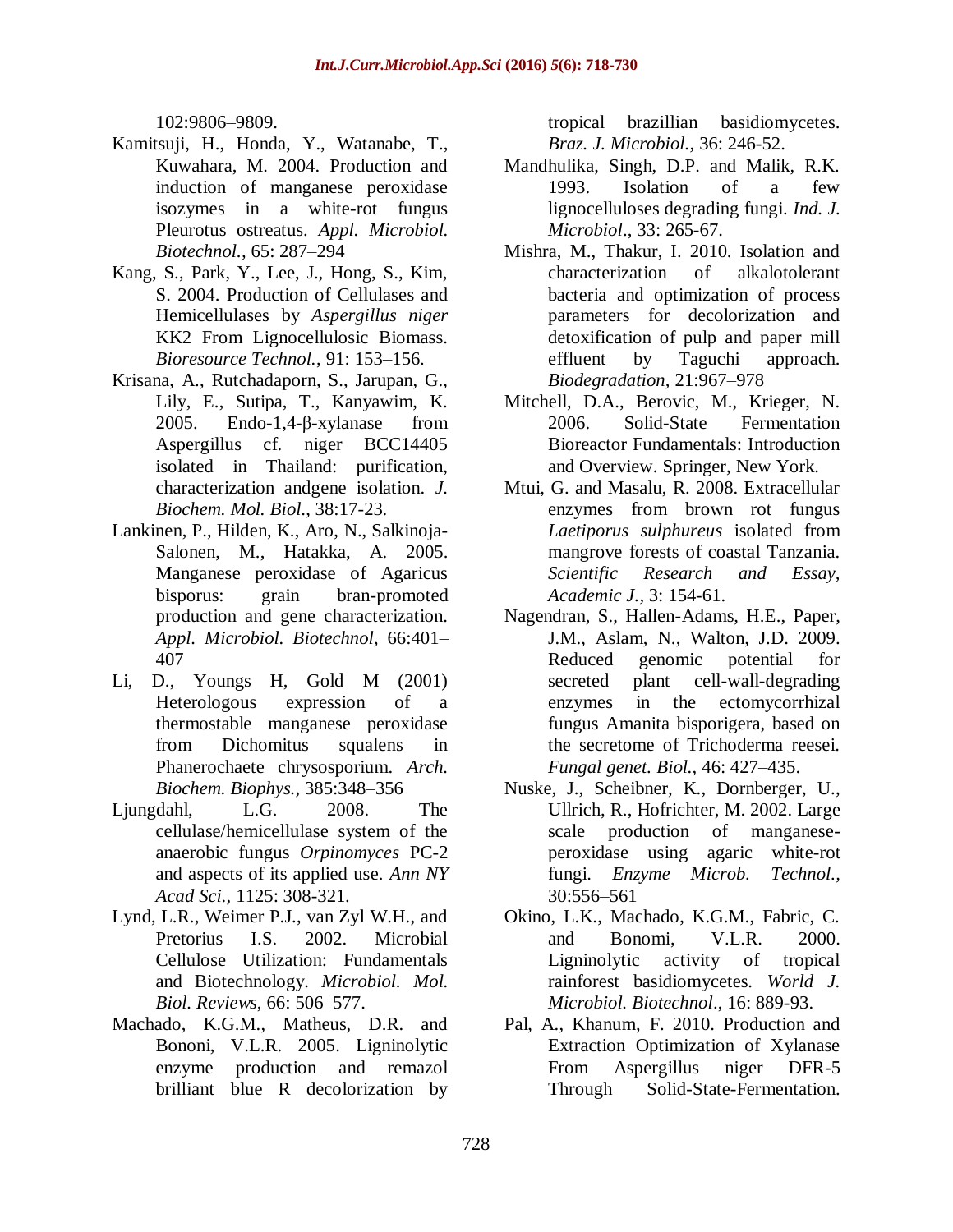*Bioresource Technol.*, 101:7563–7569.

- Palma, C., Martínez, A., Lema, J., Martínez, M. 2000. Different fungal manganeseoxidizing peroxidases: a comparison between Bjerkandera sp. And Phanerochaete chry-sosporium. *J. Biotechnol.,* 77:235–245
- Pease, E., Aust, S., Tien, M. 1991. Heterologous expression of active manganese peroxidase from Phanerochaete chrysosporium using the baculovirus expression system. *Biochem. Biophys. Research. Comm.,*  179:897–903
- Peciulyt, D. 2007. Isolation of cellulolytic fungi from waste paper gradual recycling materials. *Ekologija,* 53: 11– 18.
- Petruccioli, M., Frasconi, M., Quaratino, D., Covino, S., Favero, G., Mazzei, F., Federici, F., D'Annibale, A. 2009. Kinetic and redox properties of MnP II, a major manganese peroxidase isoenzyme from Panus tigrinus CBS 577.79. *J. Biol. Inorg. Chem.,*  14:1153–1163
- Prathumpai, W. 2003. *Enzyme production in Aspergilli on different carbon sources.*  Denmark: Technical University of Denmark. (Ph.D. Thesis within Center for Process Biotechnology, BioCentrum-DTU).
- Sadaf, J., Khan, N., Jahangeer, S., Sohali, M., Shahzad, S., Ahmad, A., Khan, S.A. 2005. Screening and characterization of fungal cellulases isolated from the native environmental source. *Pak. J. Botany,* 37(3): 739- 748.
- Sanchez, C. 2009. Lignocellulosic residues: biodegradation and bioconversion by fungi*. Biotechnol. Adv.,* 27: 185-194.
- Schmidt, O. 2006. *Wood and Tree Fungi: Biology, Damage, Protection, and Use, Chapter 3: Physiology and Chapter 4: Wood cell wall*

*degradation.* Berlin; New York: Springer.

- Silva, E., Martins, S., Milagres, A. 2008. Extraction of manganese peroxidise produced by Lentinula edodes. *Biores. Technol.,* 99:2471–2475
- Singh, D., Zeng, J., Chen, S. 2011. Increasing manganese peroxidase productivity of Phanerochaete chrysosporium by optimizing carbon sources and supplementing small molecules. *Lett. Appl. Microbiol.,*  53:120–123
- Sklenar, J., Niku-Paavola, M.L., Santos, S., Man, P., Kruus, K., Novotny, C. 2010. Isolation and characterization of novel pI 4.8 MnP isoenzyme from white-rot fungus Irpex lacteus. *Enzyme Microb. Technol.,* 46:550–556
- Steffen, K., Hofrichter, M., Hatakka, A. 2002. Purification and characterization of manganese peroxidases from the litter-decomposing basidiomycetes Agrocybe praecox and Stropharia coronilla. *Enzyme Microb. Technol.,* 30:550–555
- Susla, M., Novotny, C., Erbanova, P., Svobodova, K. 2008. Implication of Dichomitus squalens manganesedependent peroxidase in Dye decolorization and cooperation of the enzyme with laccase. *Folia Microbiol.,* 53:479–485
- Taboada-Puig, R., Lú-Chau, T., Moreira, M., Feijoo, G., Martínez, M., Lema, J. 2011. A new strain of Bjerkandera sp. production, purification and characterization of versatile peroxidase. *World J. Microbiol. Biotechnol.,* 27:115–122
- Tamaru, Y., Araki, T., Amagoi, H., Mori, H., Morishita, T. 1995. Purification and characterization of an extracellular  $\Box$ -1,4-mannanase from a marine bacterium *Vibrio* sp. Strain MA-138. *Applied and Environmental*